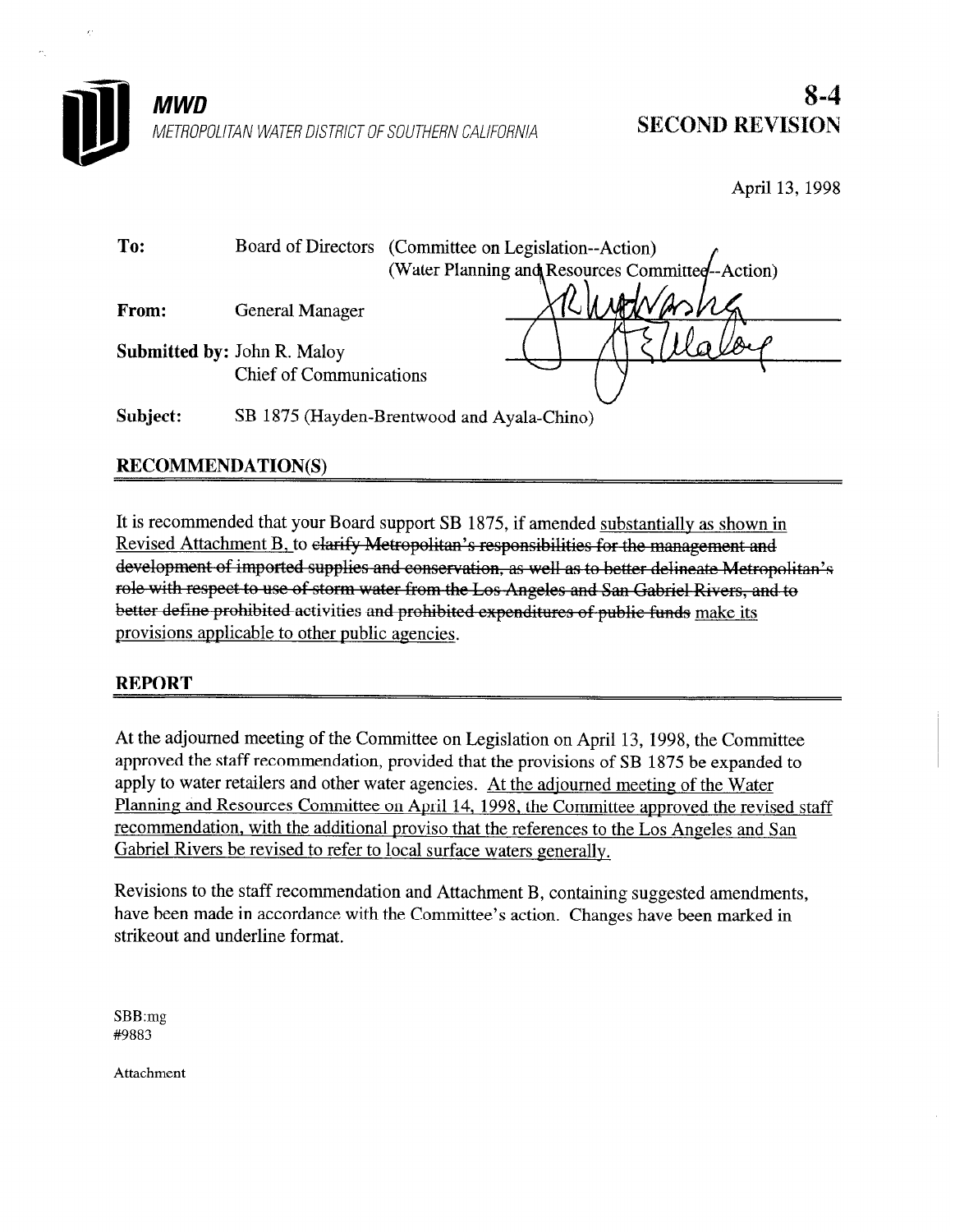SECOND REVISION Attachment B to 8-4 Communications Division April 14,1998

#### PROPOSED AMENDMENTS

SENATE BILL No. 1875

### Introduced by Senators Hayden and Ayala

February 19, 1998

An act to add Section 53060.5, 126.5, 126.7, 130.5, and 130.7 to the Metropolitan Water District Act (Chapter 209 of the Statutes  $ef 1969$ . relating to certain contracts and activities which mislead the public, to the Government Code the Metropolitan Water District of Southern California and Sections 390 and 391, relating to conservation, recycling, groundwater storage and replenishmentreplensihment, and alternative supply programs, and utilization of stormwater runoff, to the Water Code.

LEGISLATIVE COUNSEL'S DIGEST

SB 1875, as amended, Hayden.---Metropolitan-

(1) The Metropolitan Water District Act authorizes the formation of metropolitan water districts and specifies the powers and purposes of a district.

This bill would require water agencies, as the Metropolitan Water District of Southern California to reduce its reliance on surplus Colorado<br>River-water-and-future-planned-construction of facilities to

transport-additional-water-from-northern-California-by

requiring  $a$  the first priority, of the district to

be to work-through-its-member-agencies to develop and implement cost-effective conservation, recycling,

groundwater storage and replenishment, and alternative

supply programs, as prescribed. The bill would require these agencies

district, in cooperation with specified entities, to

participate in developing and implementing

programs of groundwater recharge and replenishment,

watershed management, habitat restoration, and

community development utilizing the resource potential of local surface supplies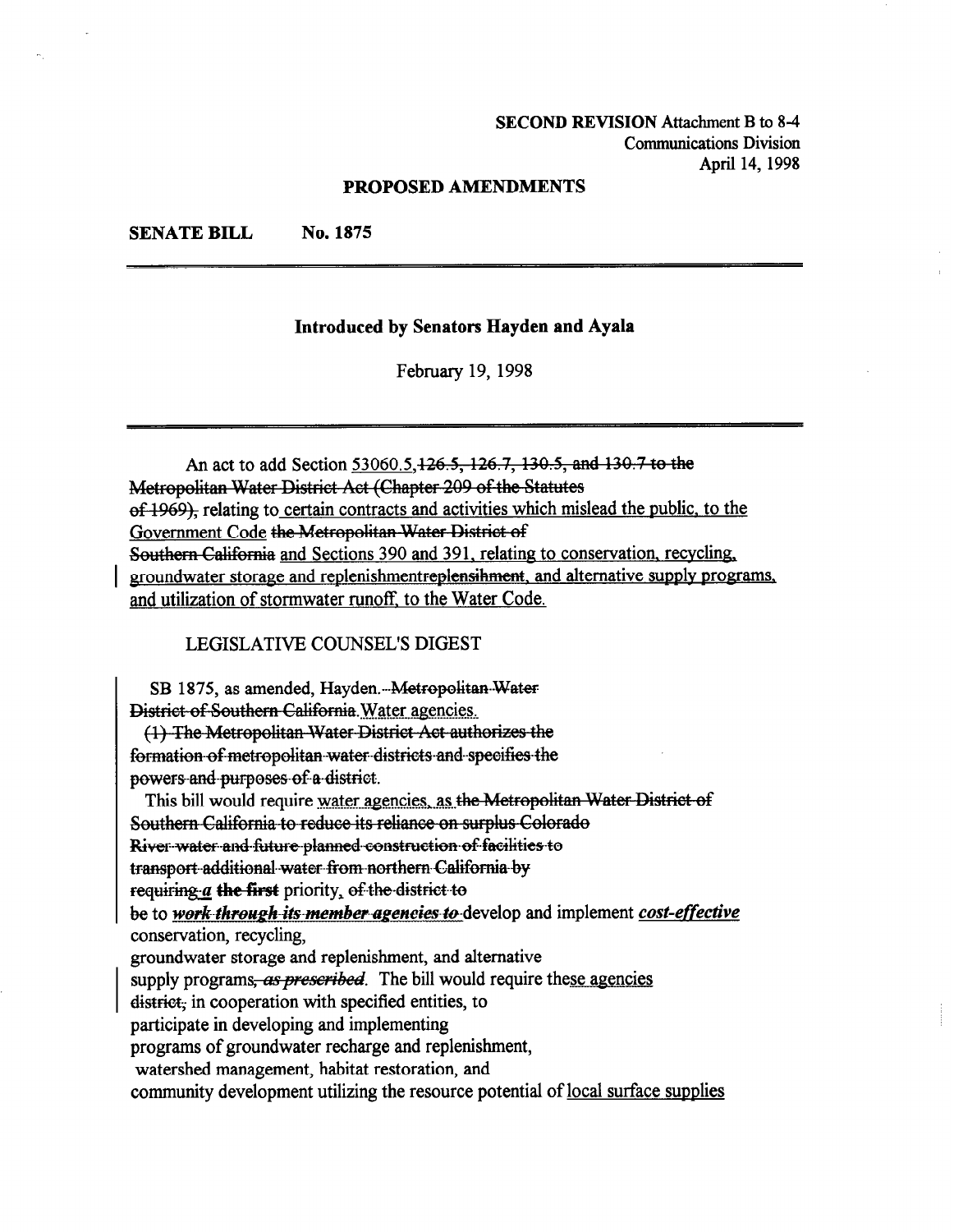### SECOND REVISION Attachment B to 8-4 Communications Division April 14,1998

## $\text{SB } 1875 \quad -2 -$

the Los Angeles River and the San Gabriel River, including storm water runoff from these rivers.

The bill would prohibit local agencies the district, and its member public agencies. from expending any public money for the purpose of the undertaking of research or investigations with regard to the personal backgrounds or the statements of economic interest of, or the campaign contributions made to, elected officials who vote on public policies affecting such agencies the district, or advocacy or interested parties who may have matters pending before the respective governing bodies or boards of such the district or its member public agencies. The bill would require-permit local agencies the district-to-establish and operate an office of ethics and to adopt rules relating to internal disclosure, lobbying, conflict of interest, campaign contributions, and ethics for application to its board members, officers, and employees, as prescribed. The rules would be required to include to adopt rules relating to internal disclosure, lobbying, conflict of interest, campaign contributions, and ethics for application to board members, officers, and employees. If adopted, such rules would be required to include a prohibition against the funding of activities which mislead the public.front groups and artificial coalitions, as defined.

By imposing additional duties, on the district, the bill would impose a state-mandated. local program.

(2) The California Constitution requires the state to reimburse local agencies and school districts for certain costs mandated by the state. Statutory provisions establish procedures for making that reimbursement, including the creation of a State Mandates Claims Fund to pay the costs of mandates that do not exceed \$l,OOO,OOO statewide and other procedures for claims whose statewide costs exceed \$1,000,000.

This bill would provide that, if the Commission on State Mandates determines that the bill contains costs mandated by the state, reimbursement for those costs shall be made pursuant to these statutory provisions.

Vote: majority. Appropriation: no. Fiscal committee: yes. State-mandated local program: yes.

THE PEOPLE OF THE STATE OF CALIFORNIA DO ENACT AS FOLLOWS:

- 1
- 1 **SECTION 1. The Legislature hereby finds and**<br>2 declares all of the following: [FINDINGS DELETED]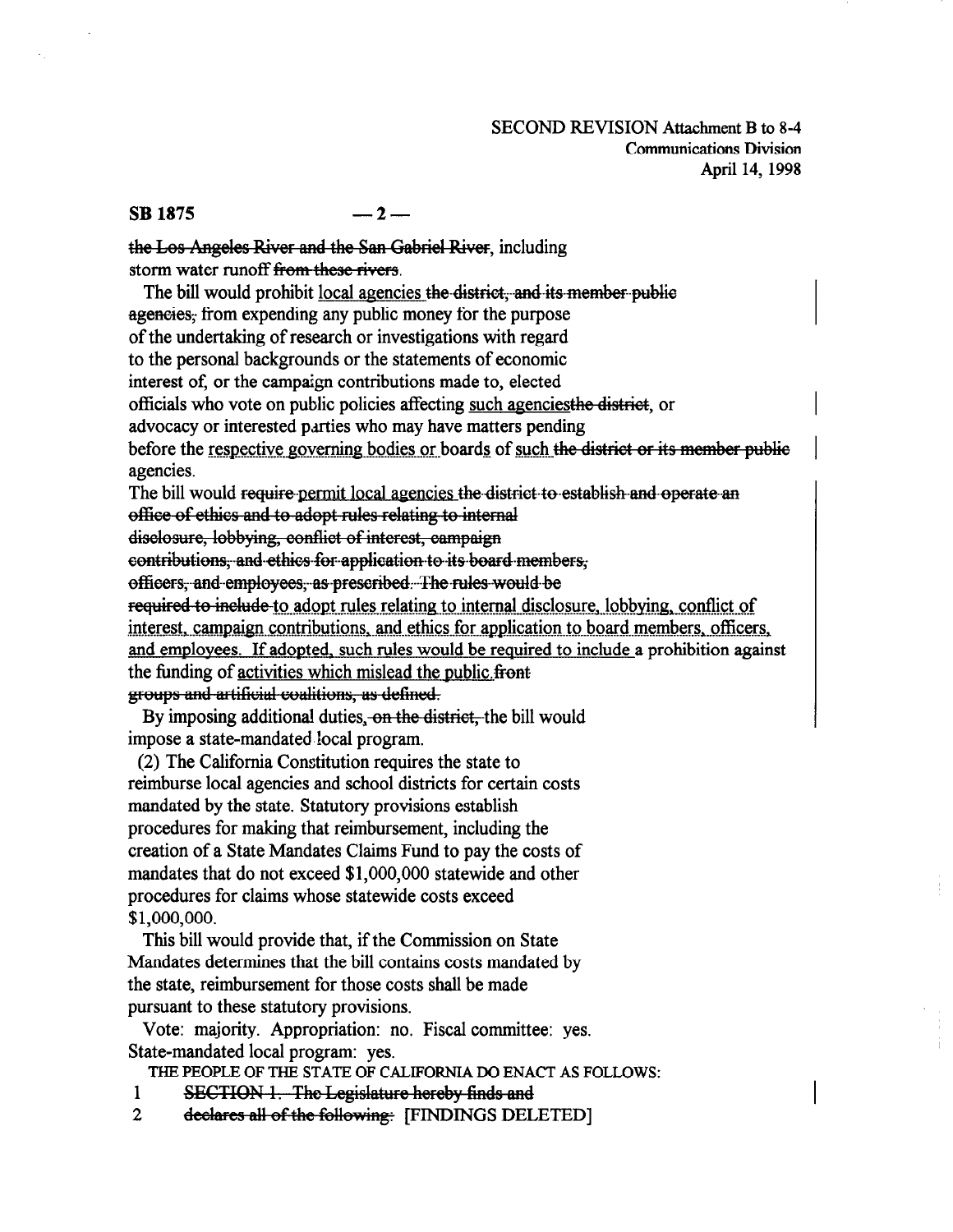#### **SB 1875**

 $-3-$ 

SEC. 2. Section 53060.5126.5 is added to the Metropolitan  $\mathbf{3}$ 

- -4 Water District Act (Chapter 209 of the Statutes of 1969); Government Code
- $5$  to read:

126.5. The Metropolitan Water District of Southern 6

-7 California and its member public agencies 53060.5 (a) No local agency may not enter into contracts for the purpose of the

- 9 undertaking of research or investigations with regard to
- 10 the personal backgrounds or the statements of economic

11 interest of, or the campaign contributions made to,

12 elected officials who vote on public policies affecting the such agency

13 Metropolitan Water District of Southern California, or

14 advocacy groups or interested parties who may have

15 matters pending before the governing body or board of such agency. the Metropolitan

16 Water District of Southern California or its member

17 public agencies.

18 SEC. 3. Section 126.7 is added to the Metropolitan

19 Water District Act (Chapter 209 of the Statutes of 1969),

 $20$  to read:

21 126.7. (a) The Metropolitan Water District of

22 Southern California shall establish and operate an office

23 of ethics and

(b) Local agencies may adopt rules relating to internal disclosure, lobbying, conflict of interest, campaign contributions, and ethics relating to internal disclosure,

24 lobbying, conflict of interest, campaign contributions,

25 and ethics for application to its board members, officers,

26 and employees. consistent with the laws and regulations

27 of the Los Angeles City Ethics Commission, the Fair

28 Political Practices Commission, and the Los Angeles

29 County Metropolitan Transportation Authority.

30 (b) The rules of ethics shall include a prohibition If adopted, such rules of ethics shall

which prohibit the funding of activities which mislead the public.

31 against the forming or funding of front groups and

<del>32-artificial coalitions identified and known by names other</del>

33 than the Metropolitan Water District of Southern

34 California or its member public agencies. As used in this

35 section, "front groups" and "artificial coalitions" mean

36 - an association of individuals or entities,

37 including member agencies of the Metropolitan Water

38 District of Southern California and members of the staff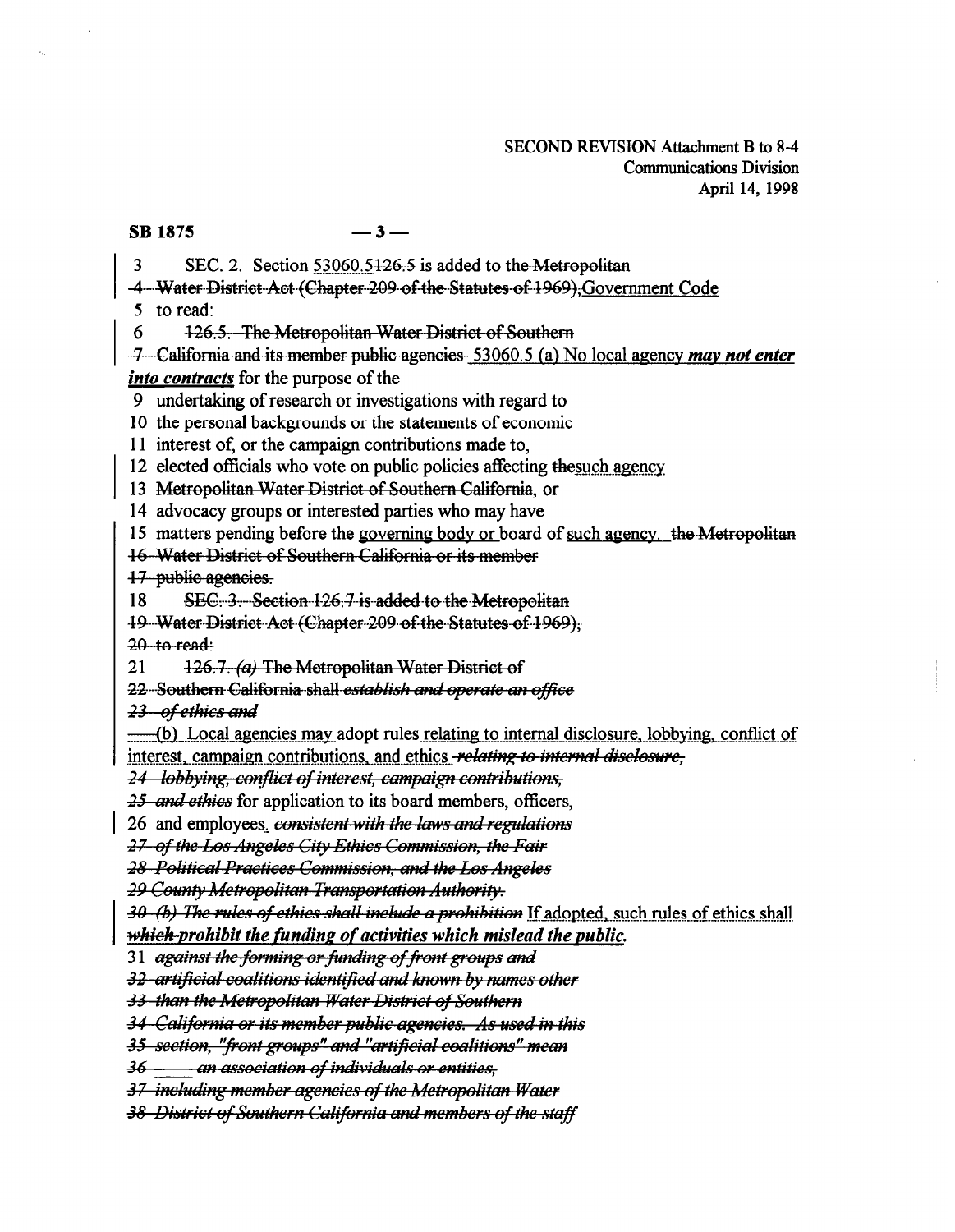<del>39 or governing boards of member public agencies, that</del><br>4<del>0 identifies itself in terms that tend to mislead the public as</del>

 $\frac{1}{4}$ 

 $\begin{array}{c} 1 \\ 1 \\ 1 \end{array}$ 

 $\frac{1}{\sqrt{2}}$ 

 $\mathbf{j}$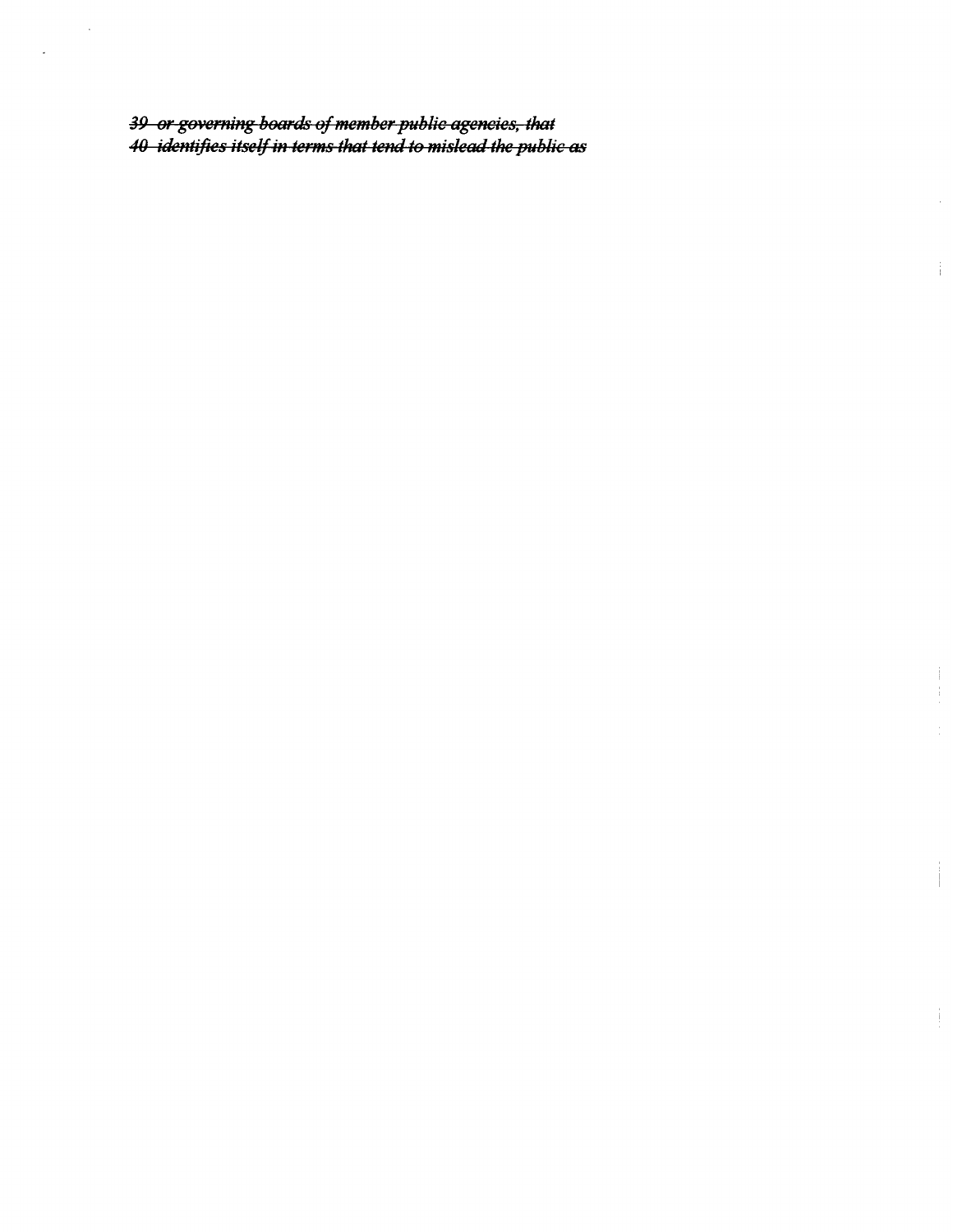SECOND REVISION Attachment B to 8-4 Communications Division April 14,1998

## $\overline{SR}$  1875 -4-

1 to the association's true identity, its source of funding. or

 $2 - its purpose.$ 

(c) NOTHING IN THIS SECTION SHALL PROHIBIT THE METROPOLITAN WATER-DISTRICT OF SOUTHERN CALIFORNIA OR ITS MEMBER PUBLIC local AGENCIES OR THEIR BOARD MEMBERS. OFFICERS OR EMPLOYEES FROM PARTICIPATING IN OR PROVIDING FUNDING IN A CLEARLY IDENTIFIABLE WAY FOR ASSOCIATIONS FORMED FOR THE PURPOSE OF UNDERTAKING LEGITIMATE ACTIVITIES SUCH AS ADVOCATING POSITIONS OF THOSE ASSOCIATIONS BEFORE other LOCAL AGENCIES, THE STATE LEGISLATURE. OR CONGRESS.

3 SEC. 34. Section 390130.5 is added to the Water Code Metropolitan

-4---Water-District-Act-(Chapter-209-of-the-Statutes-of-1969),

5 to read:

 $6$  130.5. (a) For the purpose of reducing its reliance on

-7-surplus-Colorado-River-water-and-future-planned

-8-construction of facilities to transport additional water

-9 from northern California. Any public entity (as defined in Section 375(c) which supplies water at retail or wholesale for the benefit of persons within the service area or area of jurisdiction of the public entity shall have as  $-a$  the first

10 priority, to the extert consistent with its general powers and purposes established under its charter or enabling act, of the Metropolitan Water District of So~<br>11 Celifornia shall be to develop and implement

11 California shall be to develop and implement<br>12 COST- EFFECTIVE conservation, recycling, groundwater storage and

13 replenishment, and alternative supply programs. To the

14 maximum extent feasible, those programs should include

15 the conservation of water through demand-side, as well

16 as supply-side, strategies.

17 (b) Each such public entity The Metropolitan Water District of Southern

18-California-shall hold-biannual-public hearings at least every five years to consider

19 recommendations from its staff, water experts,

20 environmentalists, and other interested parties with

21 regard to the implementation of subdivision (a).

22 (c) Each such public entity. The Metropolitan Water District of Southern 23-California, acting through its member public agencies (if any) and other local agencies with jurisdiction over water supplies and resources in its service area or area of jurisdictionSouthern California, shall, to the greatest extent feasible, *include-exhaust* all

24 cost-effective feasible conservation strategies while before considering all other 25 means of acquiring water supplies. "Other means of

26 acquiring water supplies" includes, but is not limited to, reliance on water imported from outside the public entity's service area or area of jurisdiction.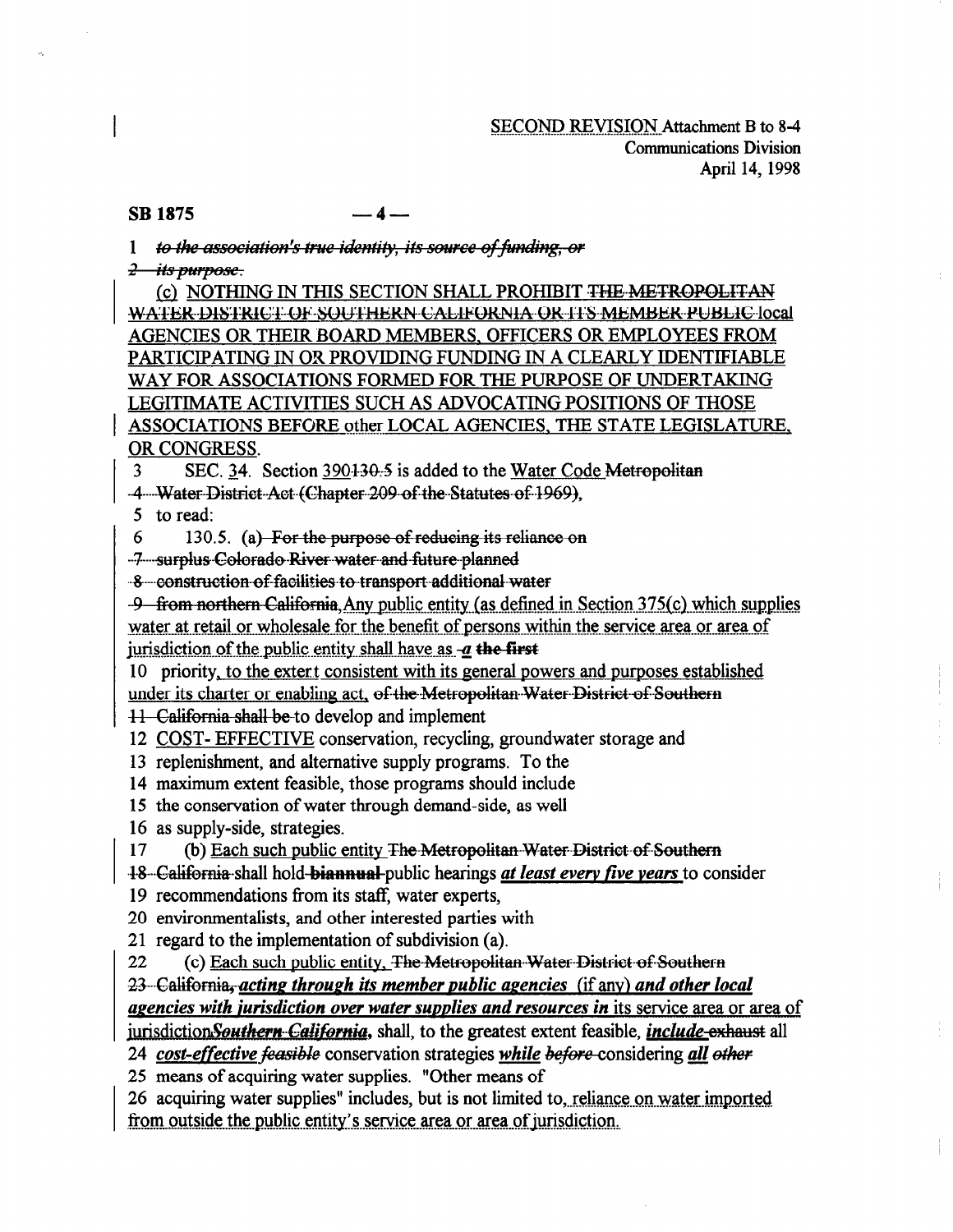27 reliance on surplus allocations from the Colorado River

28-and-possible-future construction of facilities to transport

29-additional-water-from-northern-California.

30 (d) For the purposes of carrying out subdivision (b), each such public entity.

31 the Metropolitan Water District of Southern California

32 shall consider issues relating to water availability, water

33 quality, self-sufficiency, benefits for species and the

34 environment, and costs, including

35 avoided costs.

36 (e) Nothing in this section shall preclude the exercise of any other authority by any such public the Metropolitan Water District of Southern

38 --California-as described in existing law, or shall result in any impairment of its the Metropolitan Water District of Southern California's contracts.

(c) NOTHING IN THIS SECTION SHALL DIMINISH THE AUTHORITY of any such public entity UNDER SECTION 25 OR ANY OTHER PROVISION OF its charter or enabling THIS ACT.